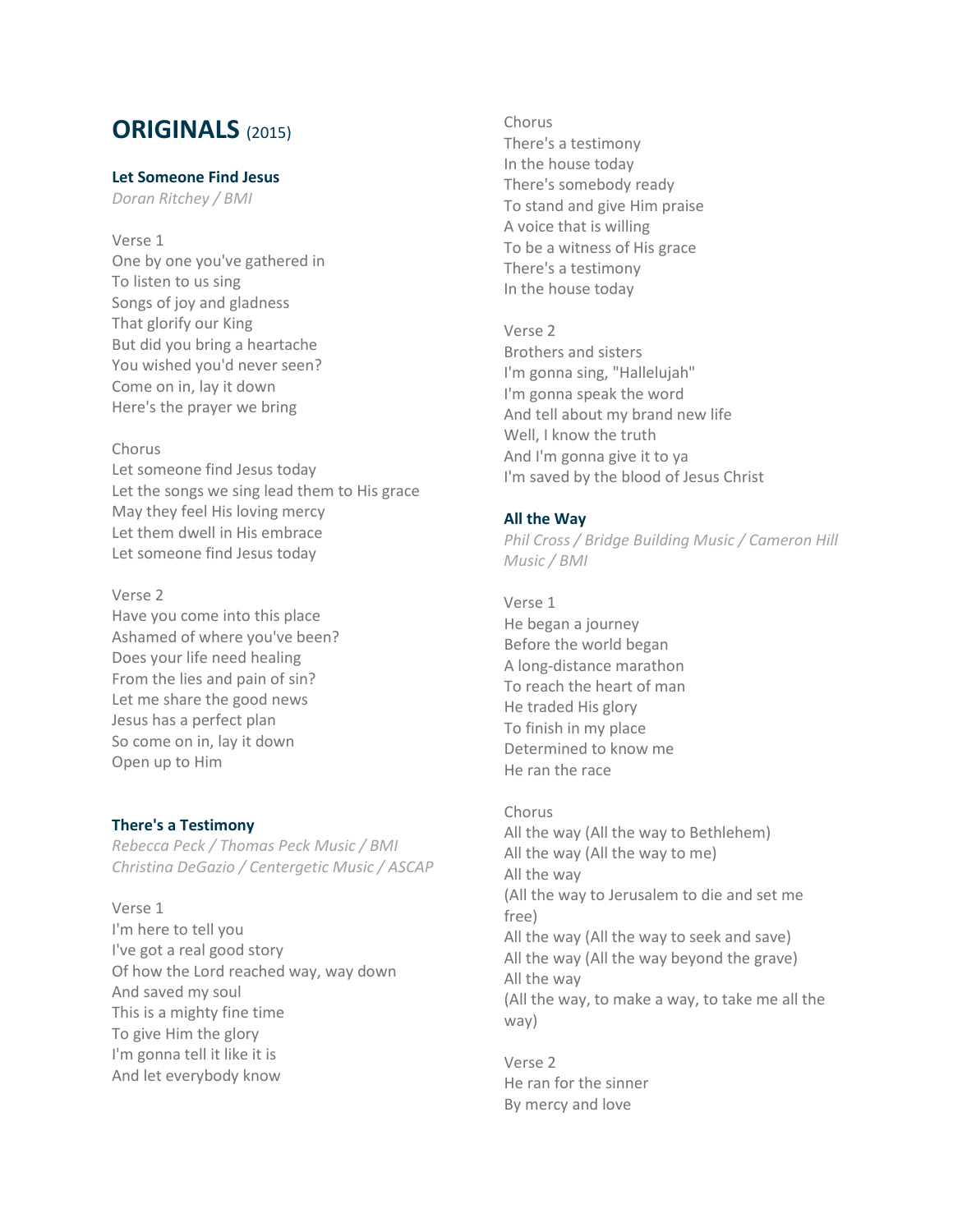To make me a winner He came down to lift me up And on the cross of Calvary He crossed the finish line When He raised His hands in victory I was on His mind

## Bridge

Everybody ought to know Just how far the Lord would go For God so loved everyone That He sent His son

## **I'm His**

*Doran Ritchey / Phil Cross / BMI*

#### Verse 1

The promises turned out to be just empty I'm hurting from a trust that was betrayed If I could, I would have made it turn out perfect I would never let life take the joy away But I remember

Chorus I'm His I've become the passion of His love I'm His Adopted as a child of God above Held within His love embrace Always in the grip of grace I can live forever knowing this I'm His

#### Verse 2

You've lost the one so dear to you, you're lonely There's no way to face another day The night is long And, oh, so full of memories You long for light of day To see your way Oh, just remember

Chorus 2 You're His You've become the passion of His love You're His Adopted as a child of God above Held within His love embrace

Always in the grip of grace You can live forever knowing this You're His

Bridge I'm His God is watching over me I'm His He is faithful I believe I believe

### **Into the Water**

*Michael Wiebe / Silvercreek Music / BMI*

#### Verse 1

Into the water, down to the grave Drawn by the Spirit, my soul to save Old life behind me, new life begins Jesus, my Savior, now reigns deep within

## Chorus

And I was dead, but now I'm alive Was lost, but now, I've found the Door Was bound by chains of my own making But now, through Christ, I'm free evermore

## Verse 2

Praise to the Father, praise to the Son Praise to the Spirit, who makes us all one My sins are forgiven I'm free, praise His name New life for the living and Heaven to gain

### Verse 3

One day I'll stand before God the Father The battle is over, the victory is won I will rejoice that I've been through the water I am redeemed, I'm saved by the Son

#### **God Made a Way**

*John Robinson / Twila LaBar / BMI Thomas Peck Music / Bridge Building Music / Upright Grand Music*

Verse 1 I stood alone and gazed upon A canyon dark and steep Stranded by my own mistakes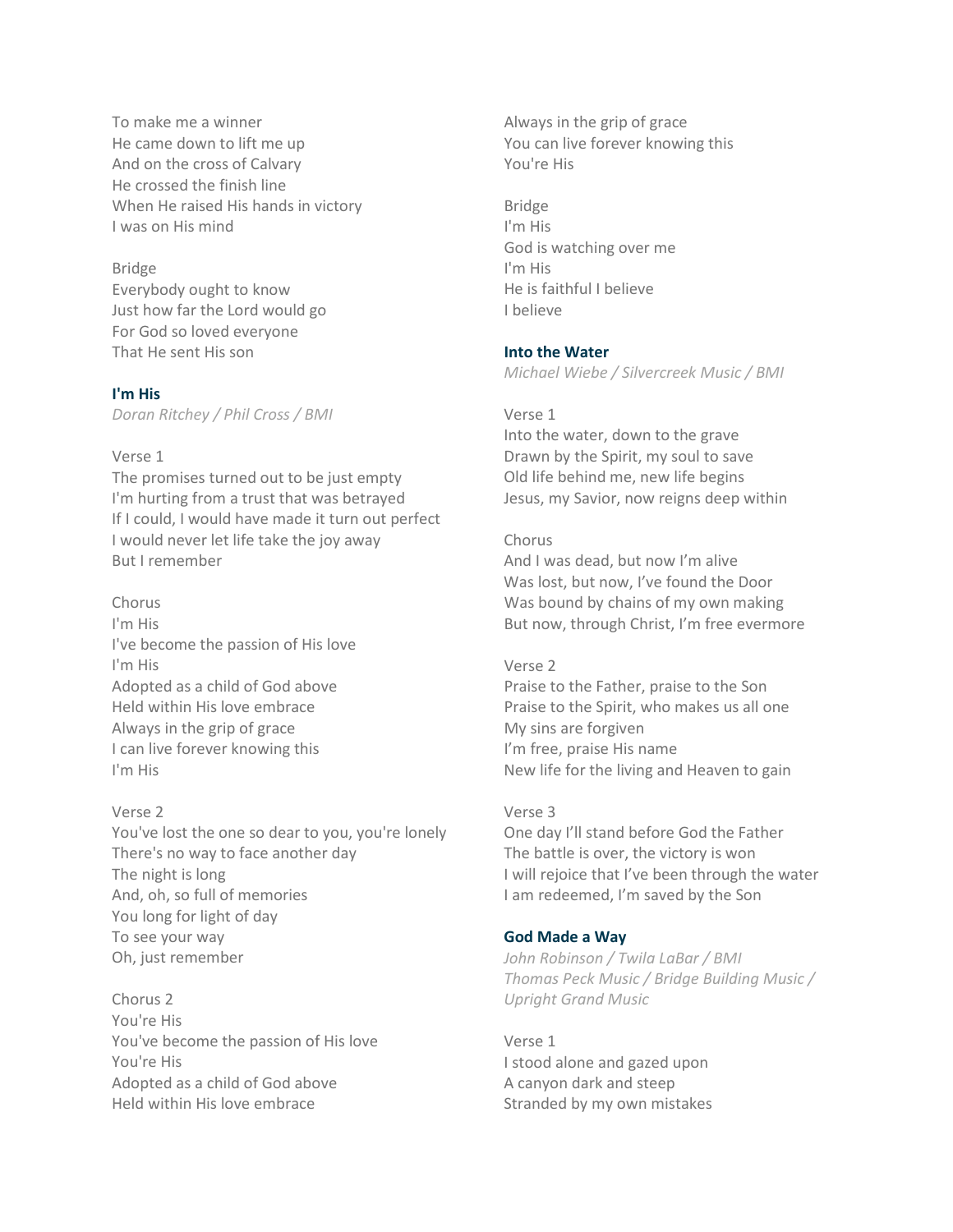So far from hope it seemed But there upon a distant hill I saw a rugged tree Reaching from the other side To come and rescue me

# Chorus

God made a way to help me Cross the great divide Love built a bridge to take me over That gulf so deep and wide Because of Calvary, I'm redeemed My past is far behind And I'm saved today 'Cause God made a way

## Verse 2

My heart is set I won't forget The life I lived before But I've come too far to turn around So I'm living for the Lord For in this land of blessing Where his mercy overflows I am safe on the side of grace And it's still a thrill to know

## Bridge

God made a way, He forgave me of my sin God made a way, I give all the praise to Him

#### **Won't That Be Heaven**

*Bill J. Bledsoe / Bill Bledsoe Music / ASCAP*

Verse 1 As we watch the evening news It makes one wonder So many problems throughout this world We're livin' in With war, earthquakes, and terrorists It sure is lookin' Like the comin' of the Lord Could be at hand

Chorus Won't that be heaven When we see Jesus And all of our loved ones That's gone on before

Won't the be heaven To be in His presence And live in a mansion That He has prepared Forevermore

## Verse 2

I can almost see home From where I'm standin' The signs of the times Are everywhere And it won't be long 'Til our homecoming When the Lord meets His bride Up in the air

### **Great Day**

*Keith Waggoner / BMI*

- Chorus It's gonna be a great day When we get to heaven It's gonna be a great day When we all get home I'll see my friends and family On the other side And my blessed Redeemer Who gave His life A great day when we all get home
- Verse 1 I'm eagerly awaitin' Anticipatin' that trumpet sound When the saints are gonna rise Headed for the skies We'll be heaven-bound We'll soar on wings of love To heaven above Our Savior to see Where we'll shout and sing Rejoice and praise Him for all eternity

Verse 2 At times I feel a yearnin' For my Lord's returnin' I'm homesick to go Where the family awaits Just inside the gates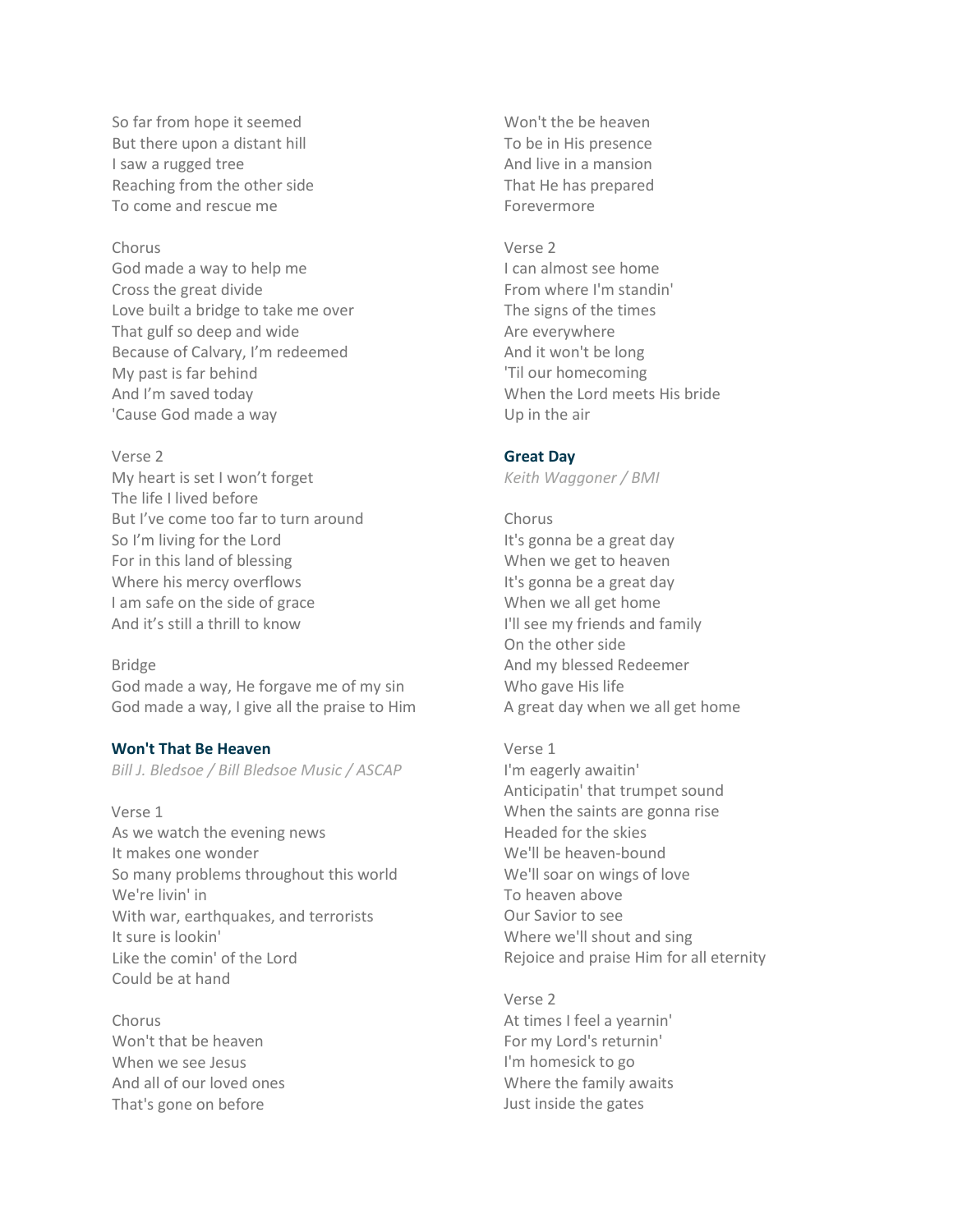I'll be welcome I know But the One I wanna see Is the One who died for me Christ who gave His all When He comes with a shout I have no doubt I will answer the call

#### Bridge

When we all get to heaven What a day of rejoicing that will be When we all see Jesus We'll sing and shout the victory

## **Call It What It Is**

*Phil Cross / Brentwood-Benson Music / BMI*

# Verse 1

When you consider the cross Where the Savior bled and died for you When you imagine the pull of His passion To pay this price for you You cannot find the words to say For such a thing as this You can't just call it what you want So you call it what it is

# Chorus

Call it amazing, call it grace Call it a simple plan God would take our place Don't call it easy There's nothing quite like this Call it amazing, call it what it is

#### Verse 2

You may call it a gift For it is a gift, God's gift to you You may call it love For it's truly love, God's love for you You can call it the answer A bridge for sin's abyss You can call it everything Call it what it is

Bridge Amazing grace, how sweet the sound That saved a wretch like me

I once was lost, but now I'm found Was blind, but now I see

#### **Tears of Joy**

*Donald Smith / BMI*

# Chorus Tears of joy will fill my eyes When I reach the other side Sorrow will be wiped away By the Savior's hand that day

#### Verse 1

I'm a runner in a race And I fight to keep the pace Givin' it all I've got I've got to win For the joy that will be mine When I cross the finish line Is sure to keep me goin' until then Lord, sometimes I get so weary As I strive to move ahead Strugglin' not to stumble once again Then I tap the source of strength I don't even understand I just know God has placed it deep within

#### Verse 2

Oh, there's One who's runnin' with me And He's run this race before He tells me I can make it just like Him Casting off the weights of sin I just keep my eyes on Him 'Cause then all heaven cheers me on to win As I press toward the prize With a smile I realize And a statement to the Lord, "I'm not givin' in" And I trust His saving grace When I see Him face to face I'll hear Him say, "Well done, come right on in"

# **He Came to Me**

*Jeff Bumgardner / Thomas Peck Music / BMI*

Verse 1 How could the God of Heaven Love a helpless soul like mine?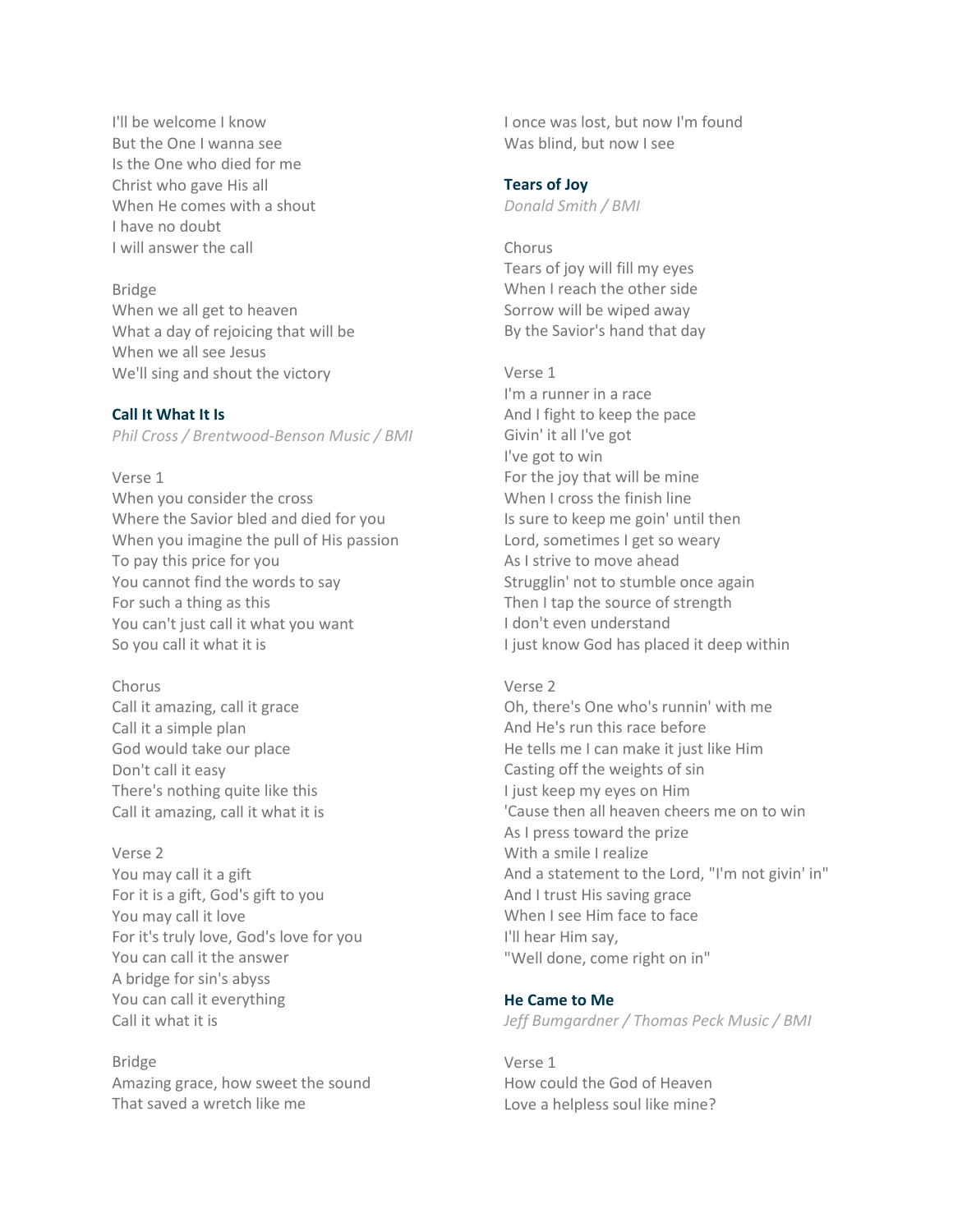Why would the Great I Am Send His only Son to die? The price He paid for my sin Was much too high a cost But Jesus came and found me And loved me to the cross

# Chorus

He came to me Now my blinded eyes can see He forgave And set this prisoner free He died, and He rose And that's all I need to know When my sin was all I could see He came to me

#### Verse 2

Why would He want to come down Leaving Heaven's throne? The earth and all within it Could have made His glory known Yet He saw a worthless sinner And redeemed me through His love I don't have to know the answers For I'm covered by the blood

#### Bridge

I was lost now I'm found Since the Savior came down And changed my everything What a joy I've been given It's a new life I'm living As a child of the King I'm a child of the King

## **He's Been There Too**

*Rebecca Peck / John Robinson / Thomas Peck Music*

Verse 1 The scene was so familiar Outside Jerusalem's gates As Stephen faced the angry crowd Jesus heard him say Words like he had spoken himself not long ago As he looked on with compassion He could almost feel the stones

## Chorus

He's been there too, He felt the pain He made it through to show the way Fully surrendered because He knew Joy was awaiting, He'd been there too

#### Verse 2

Your suffering has left you With a shattered heart It seems that there is no one Who understands your scars But Jesus is acquainted With the grief that fills your soul He is the man of sorrows And He wants you to know

#### Bridge

Despised and rejected, wounded for our sake He has gone before us so we will not lose faith

Tag Fully surrendered Because He knew Joy was awaiting He's been there too

#### **We Seek Your Presence**

*Doran Ritchey / BMI*

#### Chorus

Lord, we seek Your presence In this place right now Take these willing vessels And fill us with Your power May all who gather in Your name Never be the same Use us, we're Your servants, Lord We come before You now

## Verse 1

We gather here with different needs That weigh upon our minds Distractions that would cause us To miss the Great Divide So will you promise me that you Will leave your cares with One Who waits with open arms and says,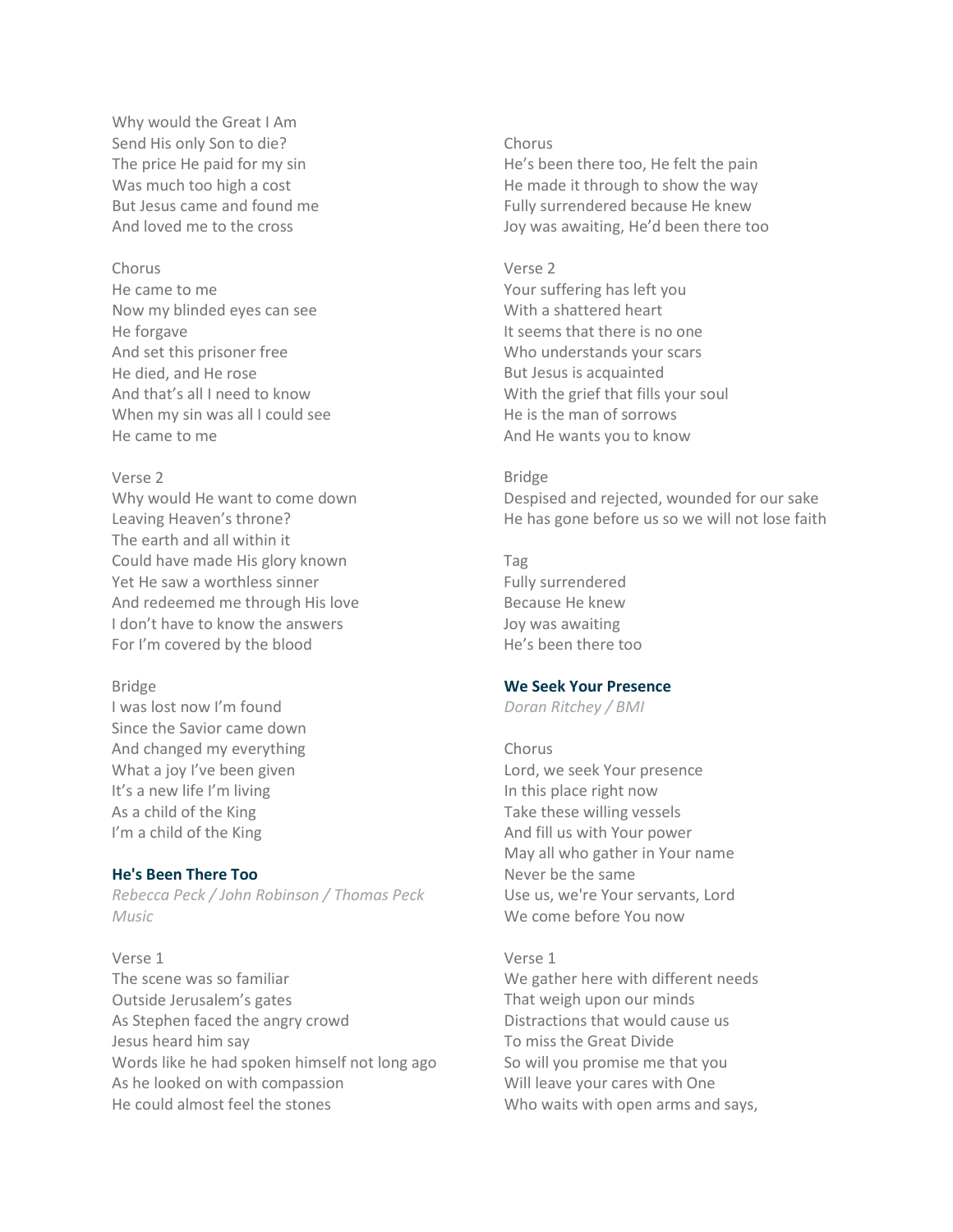"Focus on My Son"

#### **I Love Living in Grace**

*Rodney Griffin / Songs of Greater Vision / BMI*

Verse 1 When I think about the Ten Commandments on the wall How if just one is broken then we're guilty of

them all And that a Holy God demands a sacrifice be made

It makes me think of Calvary and say

Chorus

I love living in grace I love living in mercy I love living for Jesus More every day I love seeking His face I love claiming His promise I love being forgiven I love living in grace

#### Verse 2

I will never have to pay the ransom for my sin Jesus reconciled me when He died and rose again So I will serve Him daily as an offering of my praise I could never pay the debt He paid

#### **He Had to Hold to Calvary**

*Phil Cross / Bridge Building Music / BMI*

#### Verse 1

He could have left the cross that day To feed the hungry who were there He could have wiped the children's tears away To show them He still cared He could have once again reached out His hand To give sight to the blind He could have kissed His mother one more time

Chorus But He had to hold to Calvary to ever hold to me He could not free Himself and set me free

He had to surrender to win my victory He could not save Himself and save me

#### Verse 2

He could have proven to Jerusalem That He truly was God's Son He could have showed those who scorned Him That He was the Mighty One He could have breathed a cry And filled the sky with angels to set Him free He could have walked away from Calvary

Bridge He could have called ten thousand angels But He died alone For you and me

## **Why Wouldn't I**

*Doran Ritchey / Songs of Liberty / BMI*

Verse 1

People watching me wonder how it can be I can trust in the One I can't see How do I figure it out? Is there ever any doubt Someone higher is a lookin' after me? With a smile on my face I say it's hard to erase Everything He's brought me through If you have some time There's something on my mind Listen and I'll share it with you

Chorus Why wouldn't I trust in a God who can take a dead man Bring him back to life after three days Why wouldn't I believe in the One Who can cleanse ten lepers And send them all rejoicing on their way If He rescued three men from the heat of the journey And another from the lion's den Why wouldn't I believe He understands Everything we face And He's waiting to deliver us again (and again)

Verse 2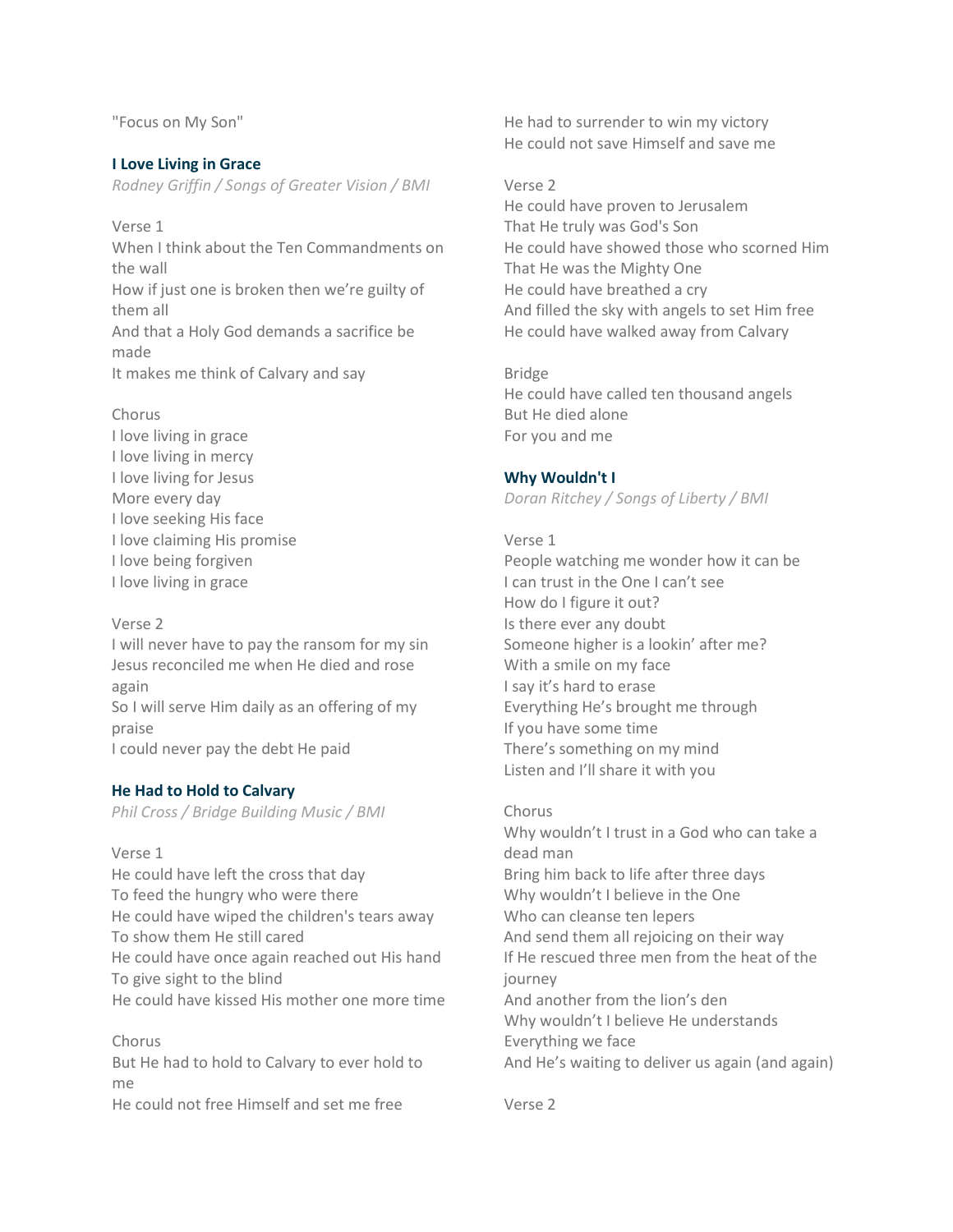I see that look in your eyes you're acting full of surprise Does He care that much about you? Don't try and figure it out Give some rest to your doubt There's a God and he's waiting on you He wants to turn you around Get your faith off the ground And show you what He can do Will you stand with me in spite of all the heat Someone is needin' this truth (yeah)

#### Tag

Why wouldn't I believe He understands everything we face He's waiting to deliver us again

## **New Jerusalem**

*Phil Cross / Brentwood-Benson Music*

# Verse 1

I've traveled on this pilgrim road At times I'm weary from the load But my faith is fixed beyond this veil On a better place that I will dwell It's the new Jerusalem

# Chorus

I'm going to the new Jerusalem The city of the Great I Am On Mount Zion I will stand Singing, "Holy, holy is the Lamb" In the new Jerusalem

## Verse 2

Former things are passed away On that new eternal day No more suffering, no more night For the Lamb of Glory is the light In the new Jerusalem

# Bridge

We're marching (We are marching) Beautiful, beautiful Zion We're marching (We are marching) To the glorious city of God

# **He'll Come Through**

# *Doran Ritchey / BMI*

Verse 1

Standin' on the sidelines waitin' on a Savior When's He gonna show? Anyone watching your situation Would think God's too slow You're tempted to complain Your faith seems all in vain

## Chorus

He'll come through, you'll find, He's standing on the givin' line He knows just what you need You might think He's late this time But the miracle will change your mind If there's one thing that He'll do God will come through

## Verse 2

Standin on the farside looking at the hard time You just came through Things are looking better since you know the Father Remembered you Now, when you're there again His promise still won't end

# Bridge

God will come through He will come through

## **I Made It Mine**

*Doran Ritchey / BMI*

# Verse 1

Grandpa was a preacher Many faithful years Preachin' in a country church His Bible stained with tears He told about Salvation's Plan How God became a man Growin' up I heard this story Time and time again

Chorus But I made it mine The story he was tellin' of a Savior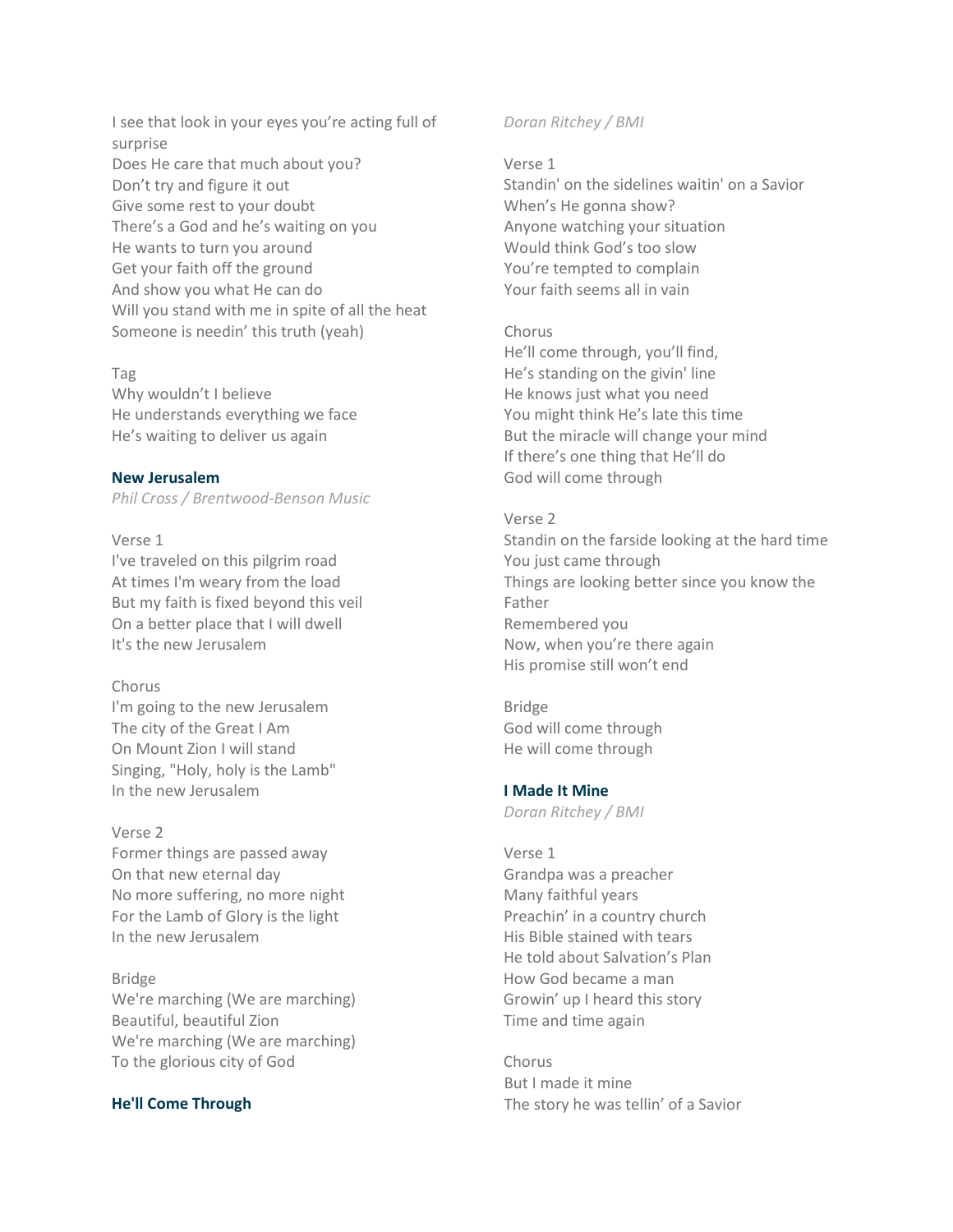Sent from Heaven for mankind I made it mine I can't rely on Grandpa's faith To take me 'cross the line By the blood it's washed away, I thank God for the day I made it mine

## Verse 2

Grandpa's gettin' older One thing that's for sure A day will come, he'll take a journey To the other shore I'll follow him when my time comes Since I've met the One he loves His faith in God won't buy me crossing I'll get there because

## **Love Kept Him There**

*Ron Callen / Steve Valade*

Verse 1

The crown of thorns that He wore The blood upon the cross He bore The nails that held His hands and feet The crowd that shouted, "Crucify!" The spear that pierced His precious side They were not needed For love kept Him there

Chorus

Love kept Him there Not the soldiers nails The rugged cross The crowd that wailed Love kept Him there Not angry men To pay the price for all our sin Love kept Him there Not the cross He bore The crown of thorns that we wore For the souls of men from death to win Love kept Him there

Verse 2 Only God's own spotless Lamb The love that only God would have To pay the price of sin for every man Why would He choose my sin to bare? Before I was why would He care? There's just one reason For love kept Him there

## **Just Stand**

*Doran Ritchey / Songs of Liberty / BMI*

Lookin' at the Red Sea Don't know how we'll make it Pharoah's army's closer How we gonna shake 'em? Moses, where's the God We've heard ya talking about? Moses goes before God How you gonna help me? All these people out here Really wanna kill me We've brought them out this far How you gonna bring us out?

#### Chorus

(Just Stand) God's seeing everything coming your way He will take the stumbling blocks, Make them stepping stones of grace (Just Stand) Don't turn around and go back the way you came When your heart is full of fear Don't forget He knows your name Just stand (Just stand)

Verse 2 Standing on the banks now All the people trembling Moses, sure afraid Can he trust the God in heaven? He raised his hand up high Stretched it over the sea God moved 'round behind them Gave them some protection They went across on dry land Where the water had been The army tried to follow But the water fell on them

Bridge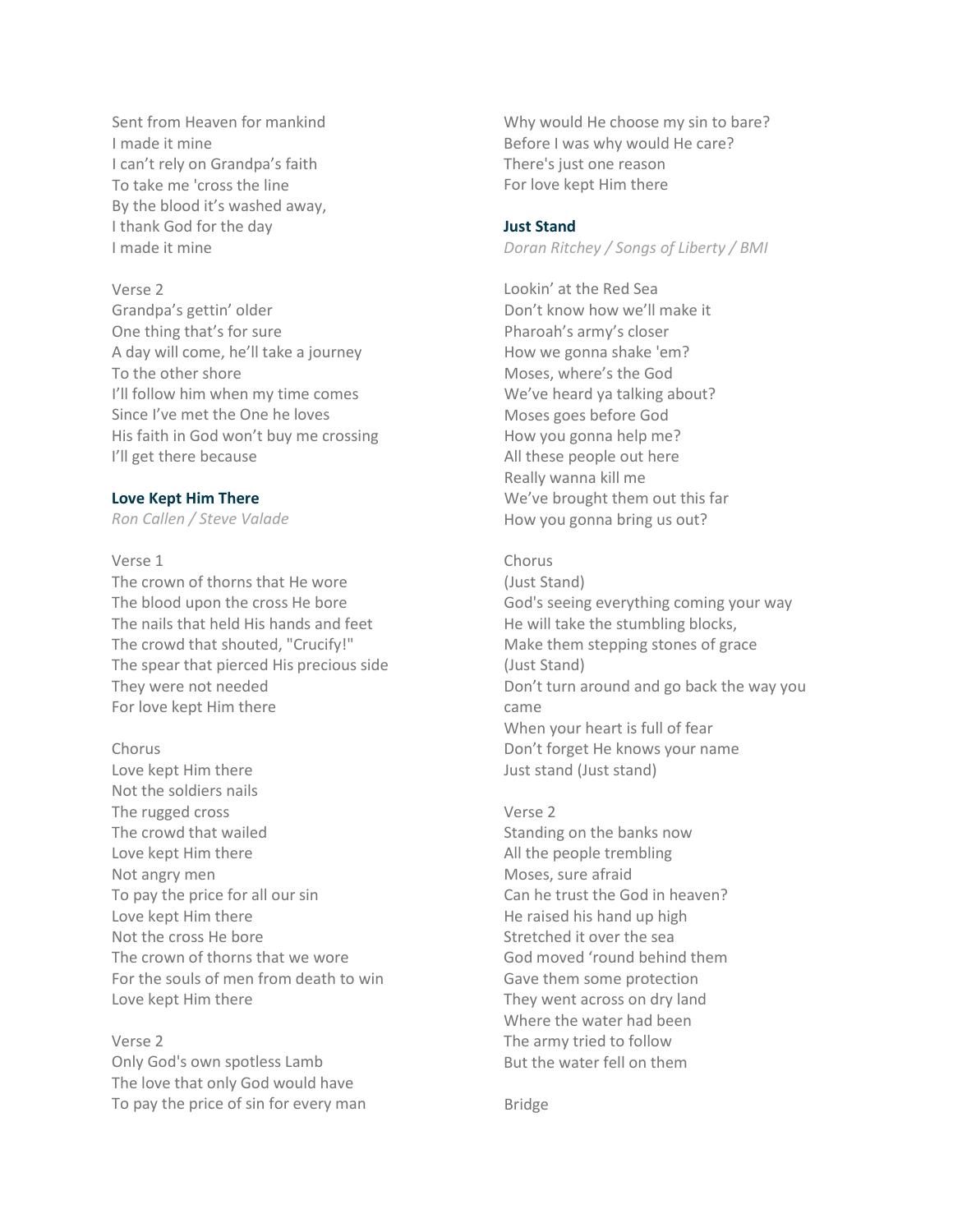Stand tall Wait on the Father Stand strong He knows your name

## **The Journey**

*Doran Ritchey / Jim Davis / BMI*

## Verse 1

I started my journey with child-like ambition Nothing I saw could turn me away Even when threatened by doubt and confusion Jesus, all faithful, has led me this way

#### Chorus

The journey is long but His grace goes the distance

The way that I walk I don't walk alone Fear of the untraveled road won't stop me I have the strength for the journey Jesus gives strength for the journey

#### Verse 2

Soon I'll be raptured away from the trouble Rejoicing inside that Heavenly place The joy that I have, I found through the struggle It will be worth every mile of the way

#### Bridge

He never said that the road would be easy But all that I need His hand will supply My God will supply

## **In The Day of the Lord**

*Jim Davis / Joel Lindsey Bridge Building Music / Hefton Hill Music / Sunset Gallery Music*

## Verse 1

As for now our eyes are clouded We see through a darkened glass But we hope with hearts believing That these present fears will pass And by faith we see the vision Of how things will finally be When the God of all the ages unlocks eternity In the day of the Lord We will rise on eagle's wings And in power and in glory We will reign with Christ the King And in the New Jerusalem When the Kingdom is restored Every heart will live in perfect peace In the day of the Lord

#### Verse 2

We believe that Christ is coming So we look toward the day Like a bride with great excitement For the wedding's on the way And it gives us hearts courageous To stand stronger in the night Knowing it won't be much longer Till forever's in our sight

#### Bridge

Night is banished, shadows gone In that great eternal dawn No more sin and dying then In the New Jerusalem

## **Contagious**

*Bill J. Bledsoe / Bill Bledsoe Music / ASCAP*

# Verse 1 Some find it outrageous But I find it contagious Loving God with all of my heart Jesus, much more than a friend Forgave me of all my sins Reached down and brought me in To the family of God

# Chorus That's why I'm gonna praise Him His love so amazing Put it on the line for you and me On the cross of Calvary Salvation is a gift that's free A pardon for eternity Bless God, I've been set free Thanks to Calvary

Verse 2

Chorus